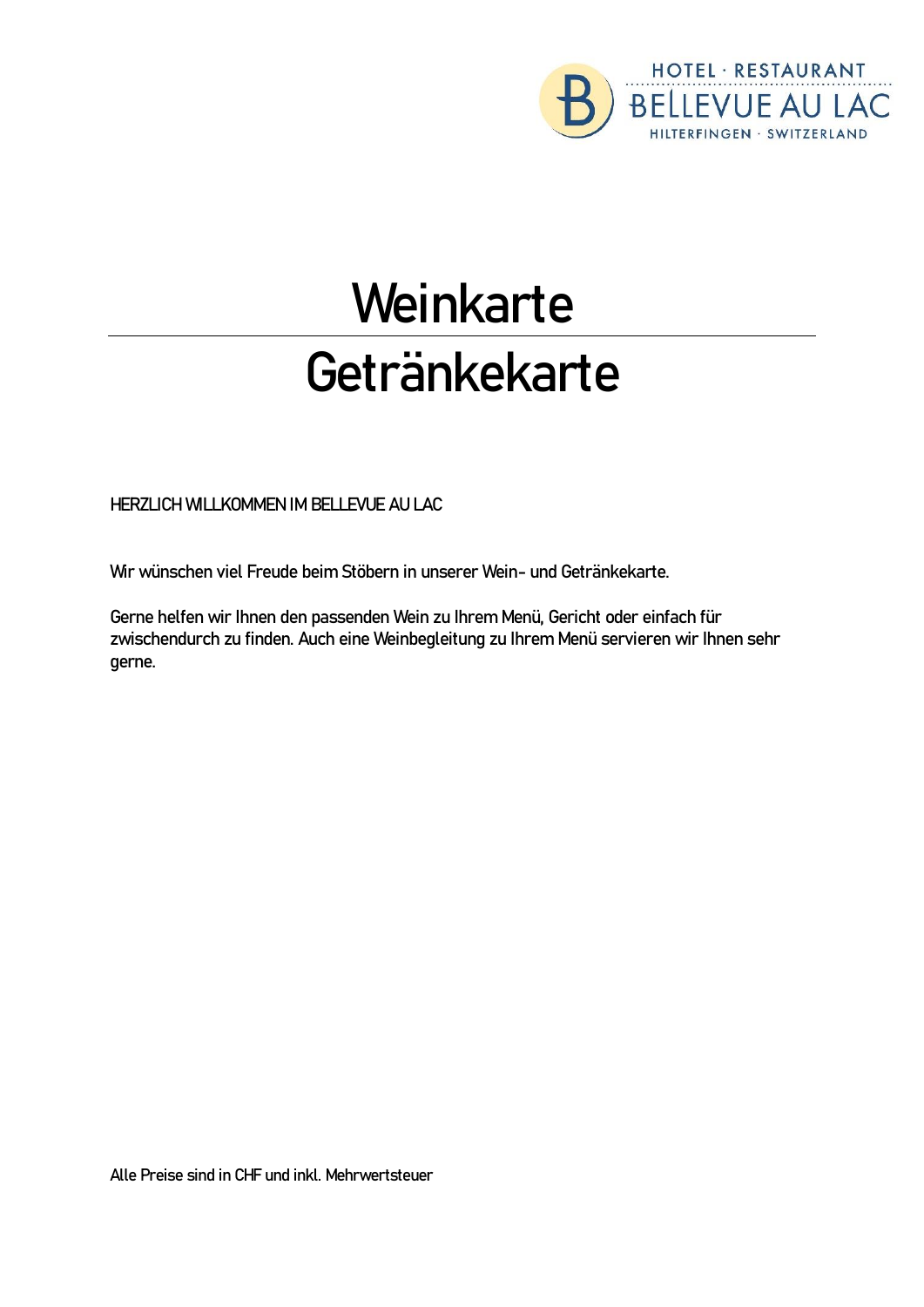### Zum Apero

| <b>White Port Tonic</b><br><b>Weisser Portwein, Tonic</b> | 12 |  |
|-----------------------------------------------------------|----|--|
| Ingwer Spritz<br>Ingwer-Zitronen*, Prosecco, Soda         | 10 |  |
| <b>Aperol Spritz</b><br>Aperol, Prosecco, Soda            | 10 |  |
| <b>Bellevue Spritz</b><br>Passionsfrucht, Weisswein, Soda | 10 |  |

### **Mocktails**

|                                                       | (ohne Alkohol) |                  |     |
|-------------------------------------------------------|----------------|------------------|-----|
| Gipfelstürmer<br>Mate*, Soda, Gurke, Orange, Minze    |                |                  | 7   |
| Himugüegeli<br>Ingwer-Zitronen*, Soda, Limette, Minze |                |                  | 7   |
| <b>San Bitter</b>                                     |                | 10 <sub>cl</sub> | 5.8 |
| <b>Tomatensaft</b>                                    |                | 20 <sub>cl</sub> | 5.7 |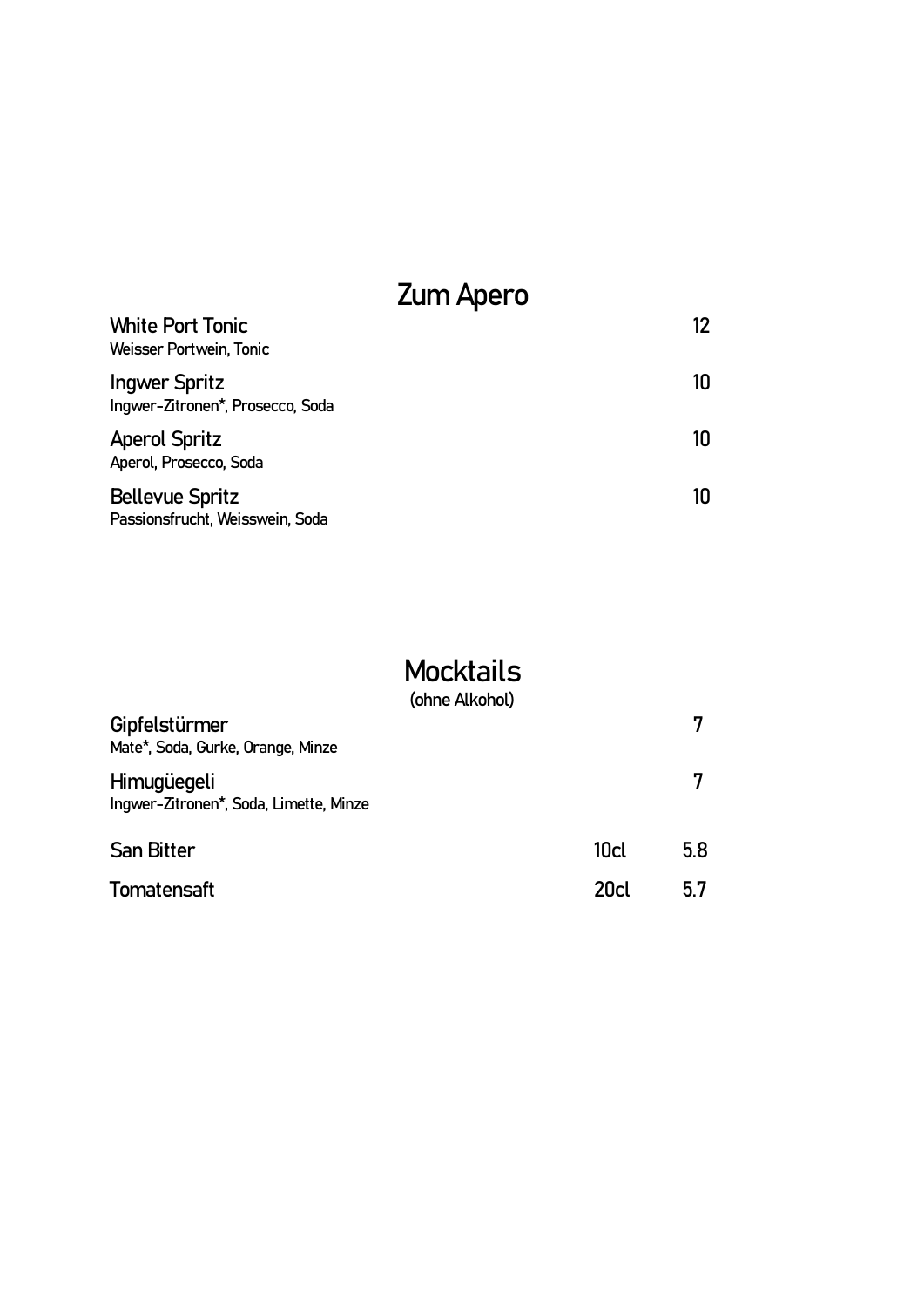### **Cocktails**

| Passionfruit Daiguiri<br>Weisser Rum, Passionsfrucht, Limette             | 14 |
|---------------------------------------------------------------------------|----|
| Bellevue 75<br>Prosecco, Gin, Ingwer-Zitrone*                             | 16 |
| <b>Hilterfinger Mule</b><br>Vodka, Ingwer-Zitronen*, Soda, Limette, Minze | 14 |
| Mate Royal<br>Prosecco, Gin, Mate*, Soda, Gurke, Orange, Minze            | 16 |
| Negroni<br>Gin, Campari, Martini Rosso                                    | 14 |
| <b>Gin Fizz</b><br>Gin, Zuckersirup, Soda                                 | 14 |
| Ingwer Müntschi<br>Bier, Ingwer-Zitrone*                                  | 7  |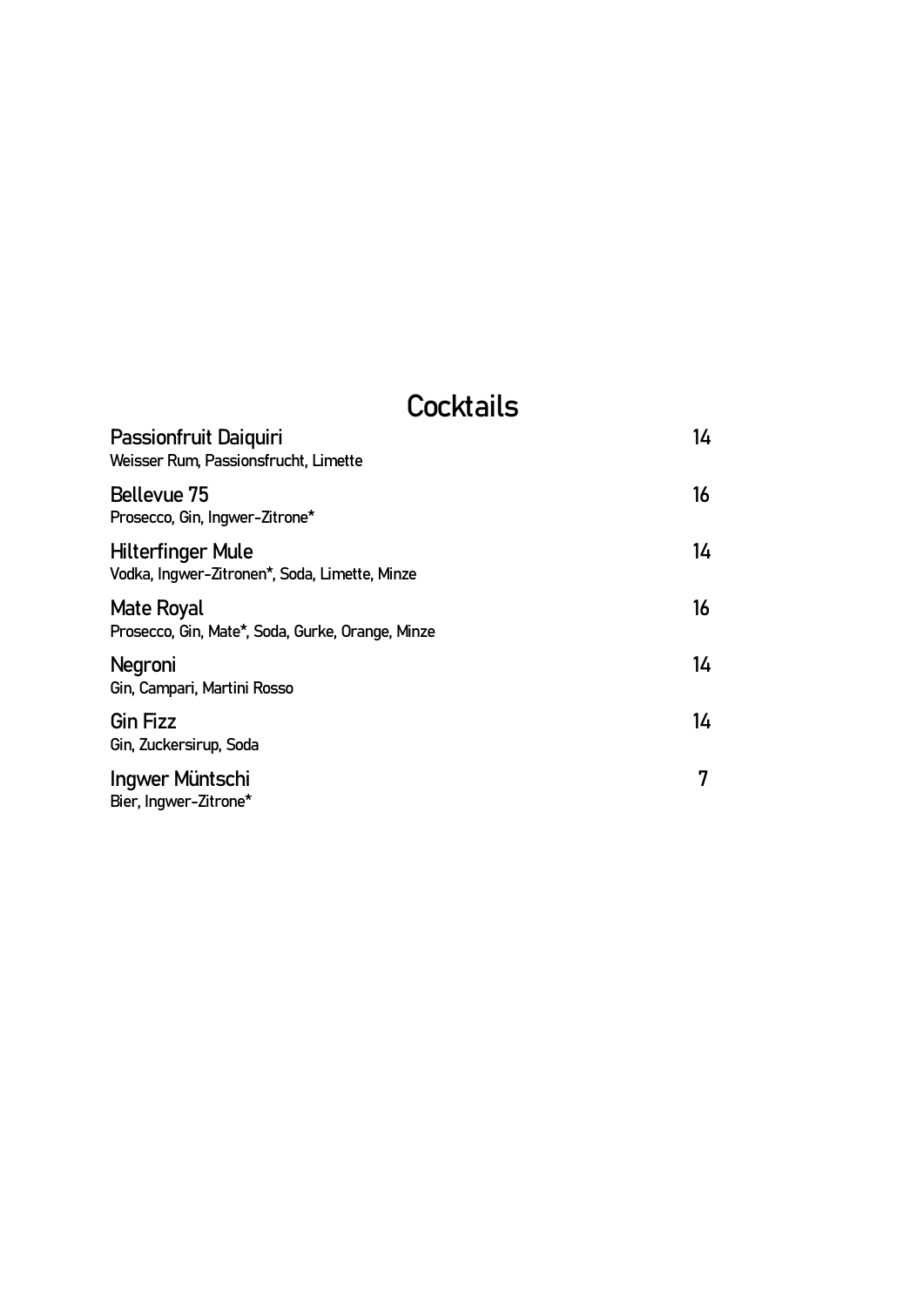# OFFENWEINE WEISS

| <b>SCHWEIZ</b><br><b>WAADTLAND</b>                                                      |     |    |
|-----------------------------------------------------------------------------------------|-----|----|
| Cuvée Bellevue blanc<br>Aligoté, Charmont, Sauvignon blanc, Pinot blanc<br>Riem & Daepp | 7.5 | 45 |
| <b>WAADTLAND</b>                                                                        |     |    |
| <b>Epesses</b><br>Chasselas<br>Riem & Daepp                                             | 8.2 | 49 |
| <b>ITALIEN</b><br><b>SIZILIEN</b>                                                       |     |    |
| Gagliardetta<br>Zibibbo<br>Curatolo Arini                                               | 8.7 | 52 |
| OFFENWEINE ROSÉ                                                                         |     |    |
| <b>SPANIEN</b><br><b>JUMILLA</b>                                                        |     |    |

| Goru Rosado | 8 | 48 |
|-------------|---|----|
| Garnacha    |   |    |
| Ego Bodegas |   |    |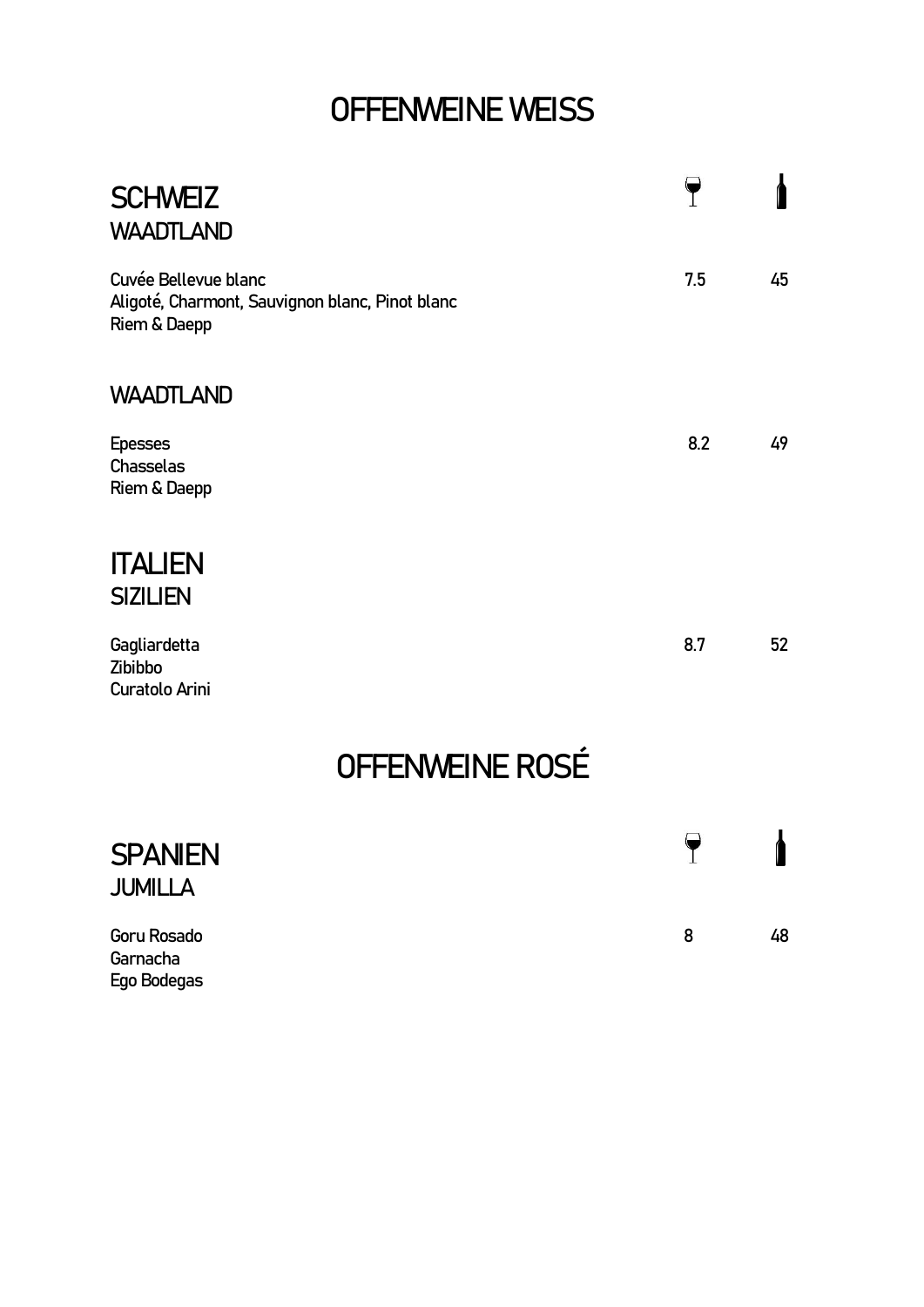# OFFENWEINE ROT

| <b>SCHWEIZ</b><br><b>WAADTLAND</b>                                                                                                  |     |        |
|-------------------------------------------------------------------------------------------------------------------------------------|-----|--------|
| Cuvée Bellevue rouge<br>Gamaret, Gamay, Merlot, Pinot Noir<br>Riem & Daepp                                                          | 7.5 | 45     |
| <b>ITALIEN</b><br><b>VENETIEN</b>                                                                                                   |     |        |
| Baccolo<br>Merlot, Corvina<br>Cielo & Terra                                                                                         | 7.3 | 44     |
| <b>SPANIEN</b><br><b>CARIÑENA</b>                                                                                                   |     |        |
| Paniza Ultima Garnacha<br>Garnacha<br>Bodega Paniza                                                                                 | 8.6 | 52     |
| <b>PORTO</b>                                                                                                                        | 4cl |        |
| Six Grapes - Portwein<br>Touriga Franca, Touriga Nacional, Tinta Roriz,<br>Tinta Barroca, Tinta Amarela, Tinta Francisca<br>Grahams | 8   |        |
| OFFENWEIN DESSERT                                                                                                                   |     |        |
| <b>CHILE</b>                                                                                                                        |     |        |
| <b>MAULE VALLEY</b>                                                                                                                 | T   | 3.75dl |
| Late Harvest DO<br>Sauvignon Blanc                                                                                                  | 9   | 32     |

Concha y Torro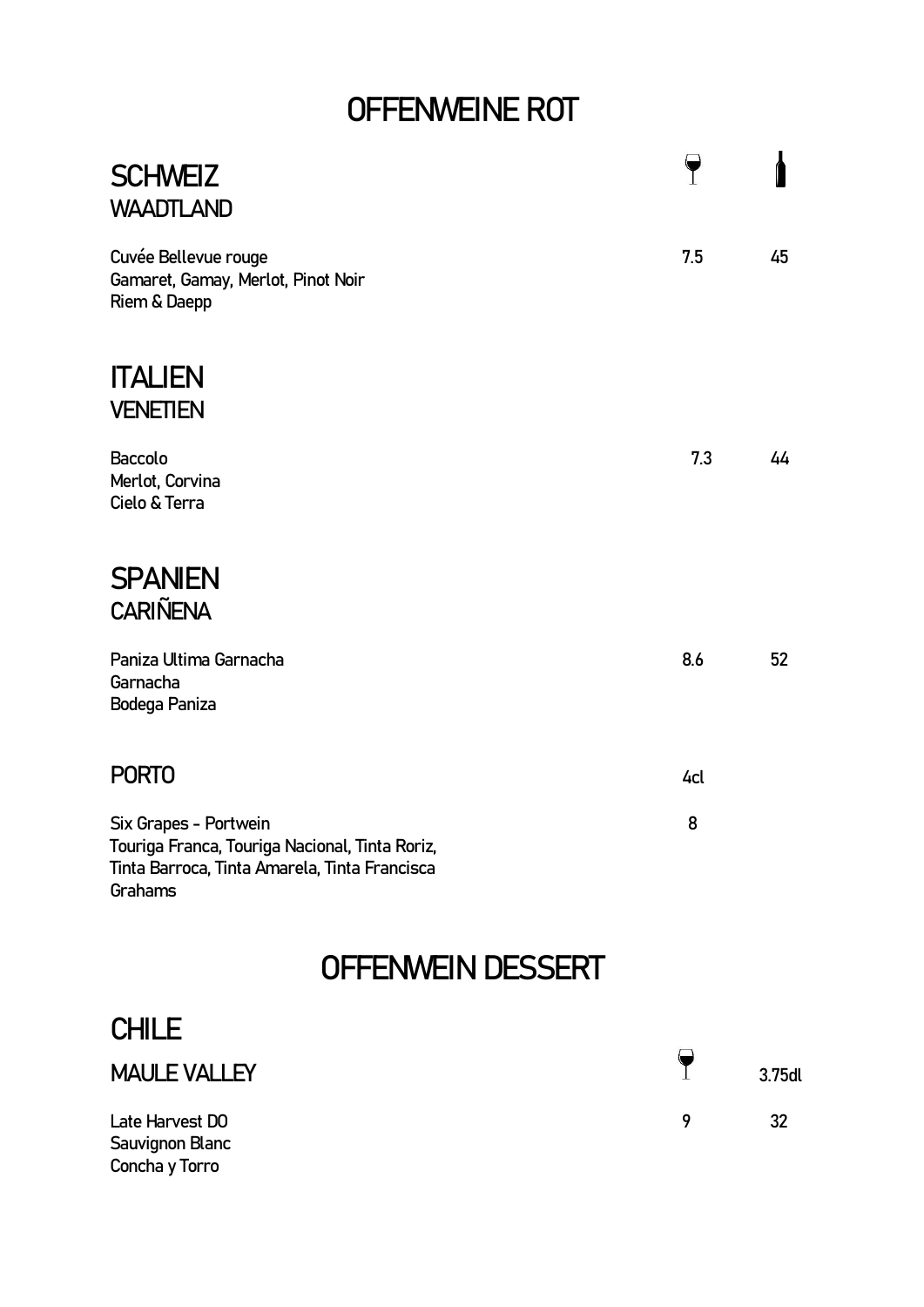### KLEINE FLASCHEN

| <b>SCHAUMWEIN</b>                                                                                       | 3.75dl |
|---------------------------------------------------------------------------------------------------------|--------|
| <b>Charpentier Tradition brut</b><br>Pinot Noir, Pinot Meunier, Chardonnay<br>J. Charpentier, Champagne | 34     |
| Moscato d'Asti naturale DOCG<br>Moscato<br>Elio Perrone, Piemont                                        | 28     |
| <b>WEISSWEIN</b>                                                                                        |        |
| Yvorne<br>Chasselas<br><b>Association Viticole, Waadtland</b>                                           | 32     |
| Roero Arneis (bio)<br>Areis<br>Deltetto, Piemont                                                        | 30     |
| <b>ROTWEIN</b>                                                                                          |        |
| Vino Nobile di Montepulciano<br>Prugnolo Gentile, Colorino, Canaiolo, Mammolo<br>Boscarelli, Toskana    | 35     |
| <b>Amarone Classico</b><br>Corvina, Rondinella, Molinara<br>San Rustico, Ventien                        | 38     |
| <b>SÜSSWEIN</b>                                                                                         |        |

#### Late Harvest 32 Sauvignon Blanc Concha y Torro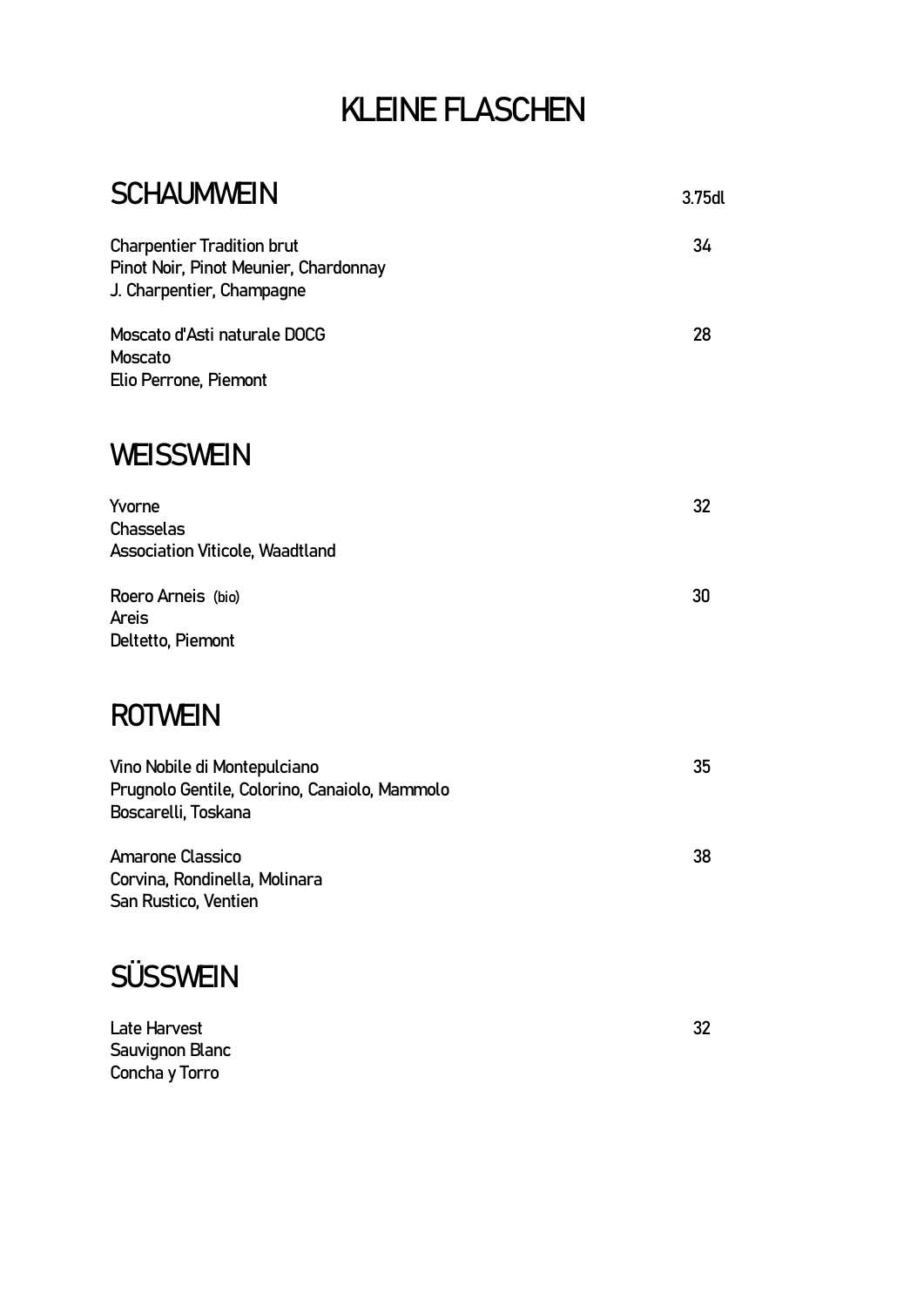### **SCHAUMWEINE**

| <b>SCHWEIZ</b><br><b>VENEZIEN</b>                                                             |   |     |
|-----------------------------------------------------------------------------------------------|---|-----|
| Prosecco "Treviso" DOC<br>Glera<br>Vigna del Sole                                             | 8 | 56  |
| <b>PIEMONT</b>                                                                                |   |     |
| Moscato d'Asti naturale DOCG<br>Moscato<br>Elio Perrone                                       |   | 59  |
| <b>FRANKREICH</b>                                                                             |   |     |
| <b>CHAMPAGNE</b>                                                                              |   |     |
| <b>Charpentier Tradition brut</b><br>Pinot Noir, Pinot Meuniere, Chardonnay<br>J. Charpentier |   | 77  |
| Laurent Perrier rosé brut<br>Pinot Noir, Pinot Meuniere, Chardonnay<br><b>Laurent Perrier</b> |   | 130 |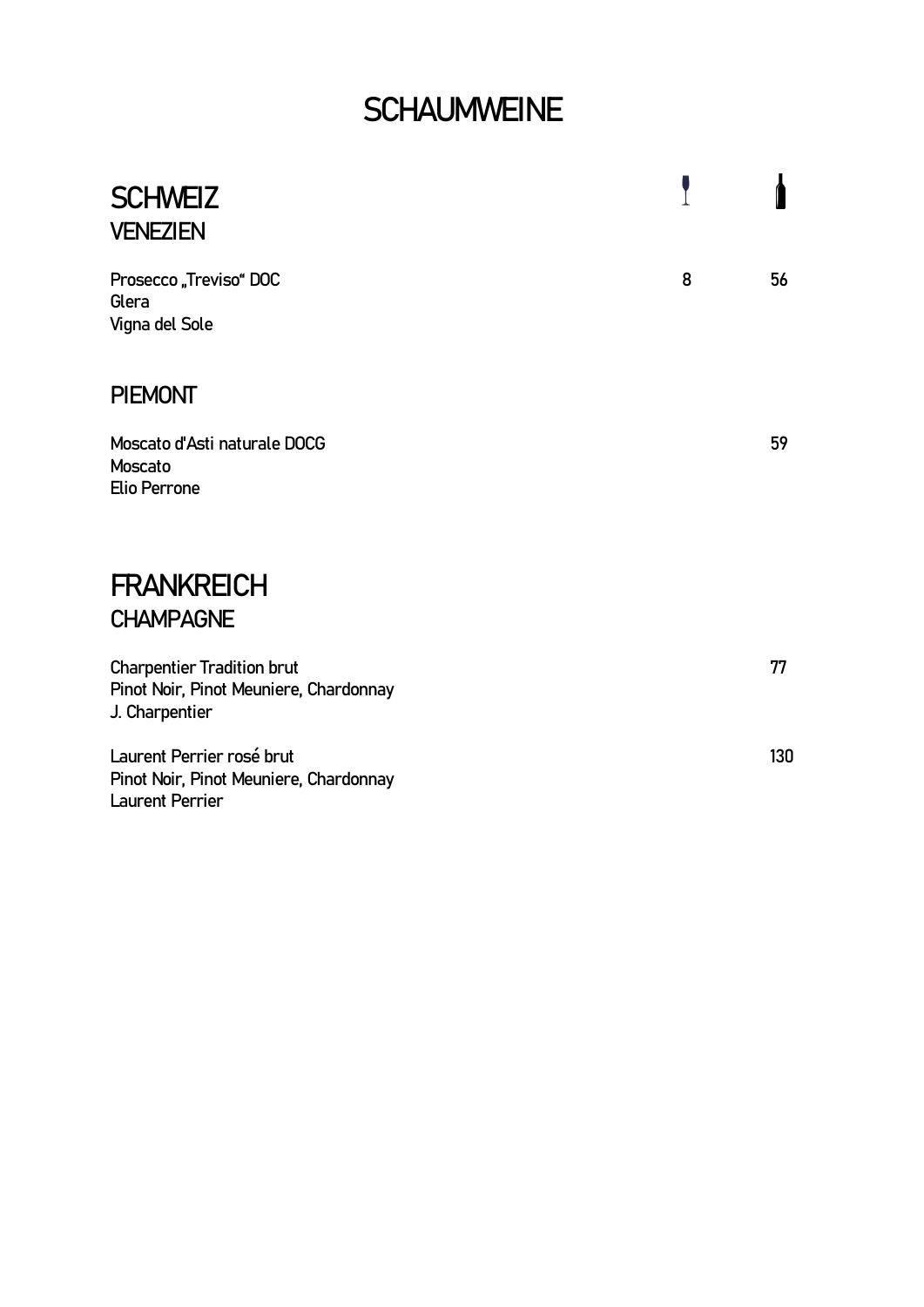# WEISSWEINE SCHWEIZ

| <b>BERN</b>                                                                             | ſ    |
|-----------------------------------------------------------------------------------------|------|
| Hilterfinger<br>Riesling-Sylvaner<br>Rebbaugenossenschaft Hilterfingen                  | 48.5 |
| <b>Schaffiser</b><br>Chasselas<br>Rebgut der Stadt Bern                                 | 37   |
| <b>WAADTLAND</b>                                                                        |      |
| Cuvée Bellevue blanc<br>Aligoté, Charmont, Sauvignon blanc, Pinot blanc<br>Riem & Daepp | 45   |
| Mont-sûr-Rolle<br>Chasselas<br><b>Domaine Belletruche</b>                               | 36   |
| <b>Epesses</b><br>Chasselas<br>Riem & Daepp                                             | 49   |
| Dèzaley (bio)<br>Chasselas<br><b>Antoine Bovard</b>                                     | 59   |
| <b>GENF</b>                                                                             |      |
| Sauvignon Blanc «Hutin» 1er Cru                                                         | 55   |

Sauvignon Blanc Domaine Les Hutins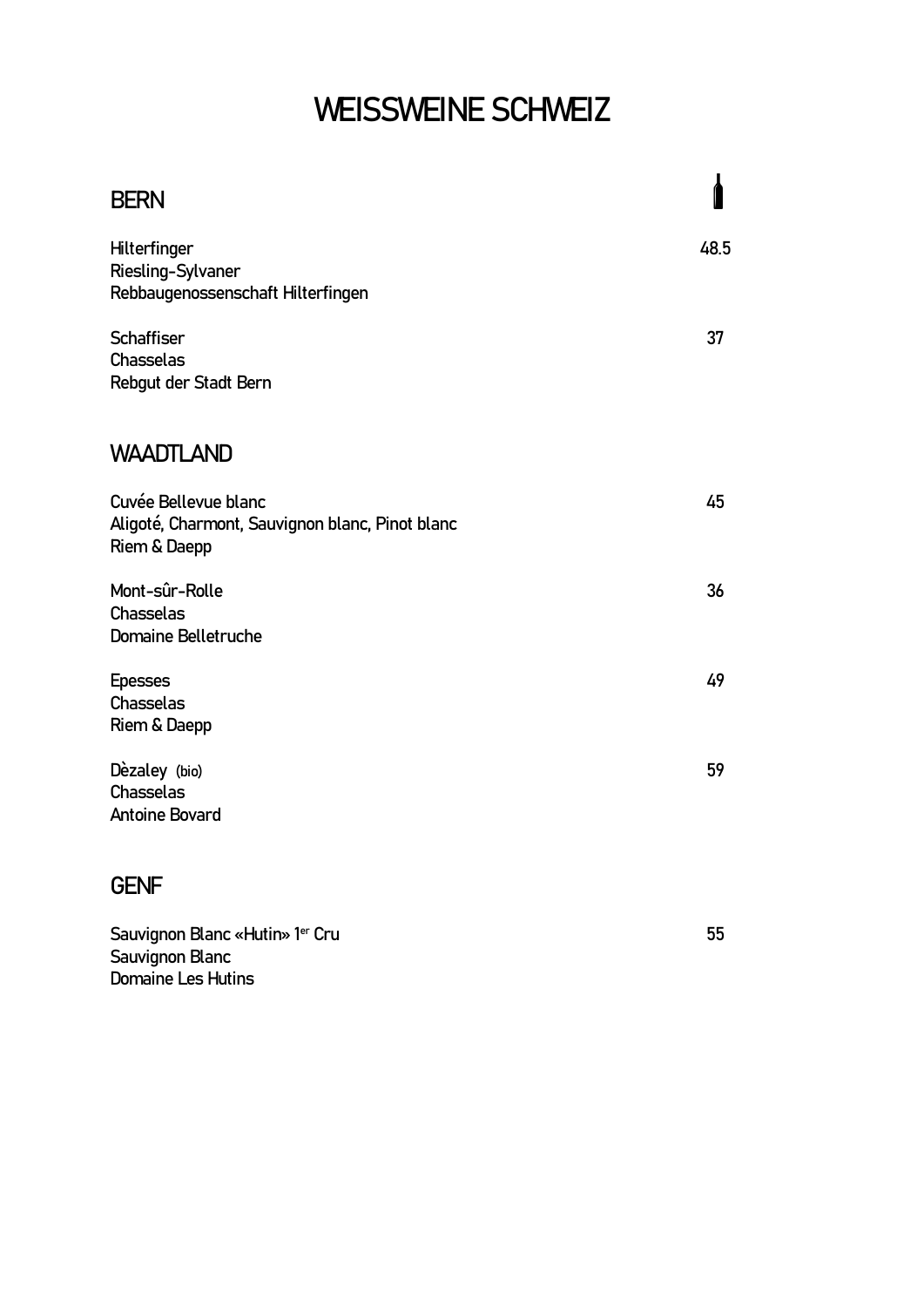### WEISSWEINE SCHWEIZ

| <b>WALLIS</b>                                                                                                       |    |
|---------------------------------------------------------------------------------------------------------------------|----|
| Heida "Matterhorn"<br>Heida<br>Riem & Daepp                                                                         | 45 |
| Johannisberg<br>Sylvaner<br><b>Château Ravire</b>                                                                   | 50 |
| Cuvée Blanc "Madame Rosmarie Mathier"<br>Petite Arvine, Pinot Blanc, Sylvaner, Pinot Gris<br>Adrian & Diego Mathier | 58 |
| <b>TESSIN</b>                                                                                                       |    |
| Contrada                                                                                                            | 48 |

### WEISSWEINE FRANKREICH

### BURGUND

Merlot Bianco Guido Brivio

| Chassagne Montrachet 1er Cru<br>Chardonnay            | 69 |
|-------------------------------------------------------|----|
| Capuano-Ferreri                                       |    |
| <b>LOIRE</b>                                          |    |
| Sancerre<br>Sauvignon Blanc<br><b>Hubert Brochard</b> | 58 |
| <b>Chablis</b>                                        |    |

Chablis "Champ des Ducs" et al. 2014 et al. 2014 et al. 2014 et al. 2014 et al. 2014 et al. 2014 et al. 2014 e **Chardonnay** Domaine Alain Geoffroy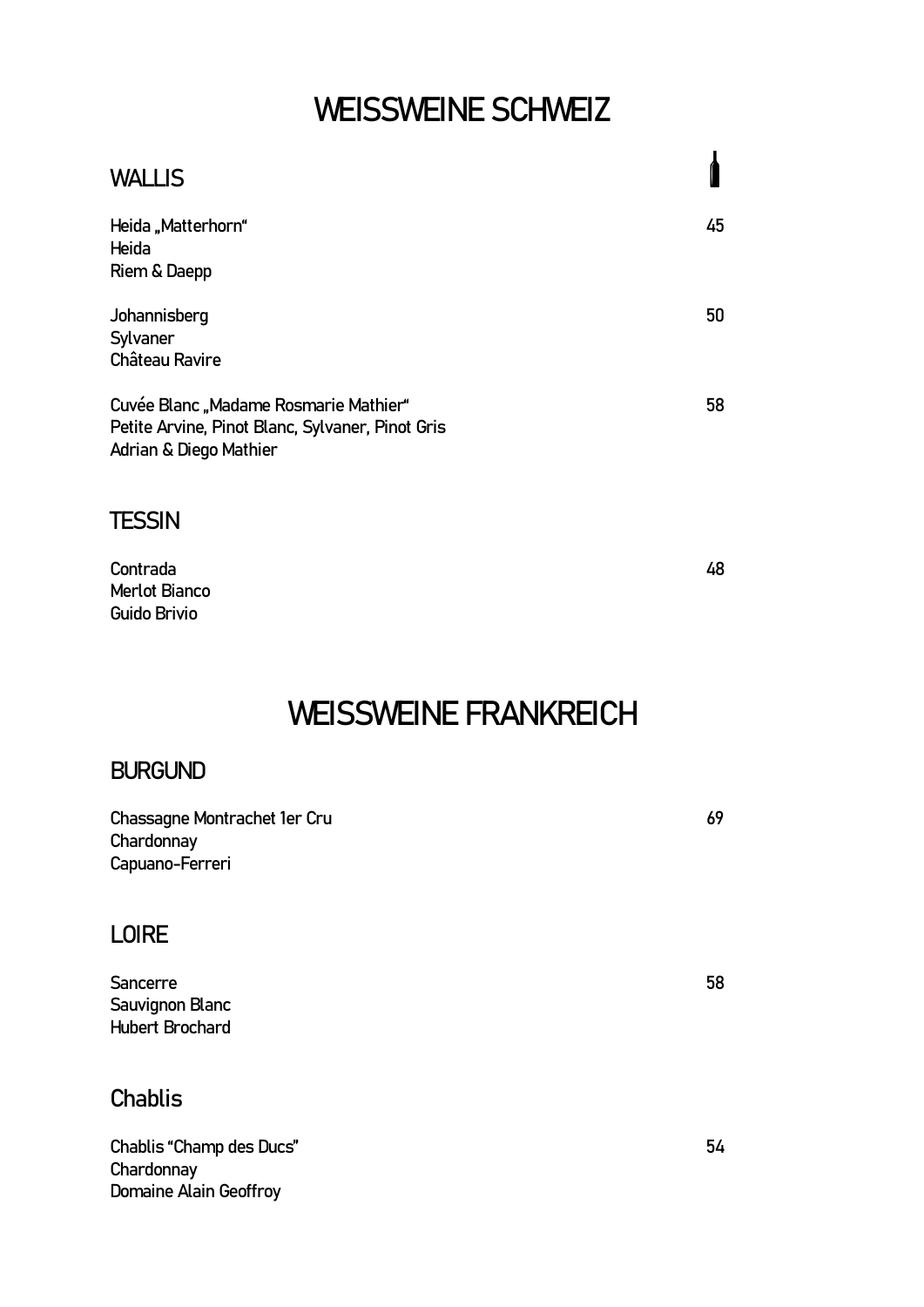# WEISSWEINE ITALIEN

| <b>SÜDTIROL</b>                                               |    |
|---------------------------------------------------------------|----|
| Pinot Bianco DOC<br><b>Pinot Bianco</b><br>Elena Walch        | 46 |
| <b>PIEMONT</b>                                                |    |
| Roero Arneis (bio)<br><b>Arneis</b><br><b>Deltetto</b>        | 48 |
| <b>VENEZIEN</b>                                               |    |
| Baccolo Bianco<br>Sauvignon Blanc, Garganega<br>Cielo e Terra | 44 |
| <b>SIZILIEN</b>                                               |    |
| Gagliardetta<br>Zibibbo<br>Curatolo Arini                     | 52 |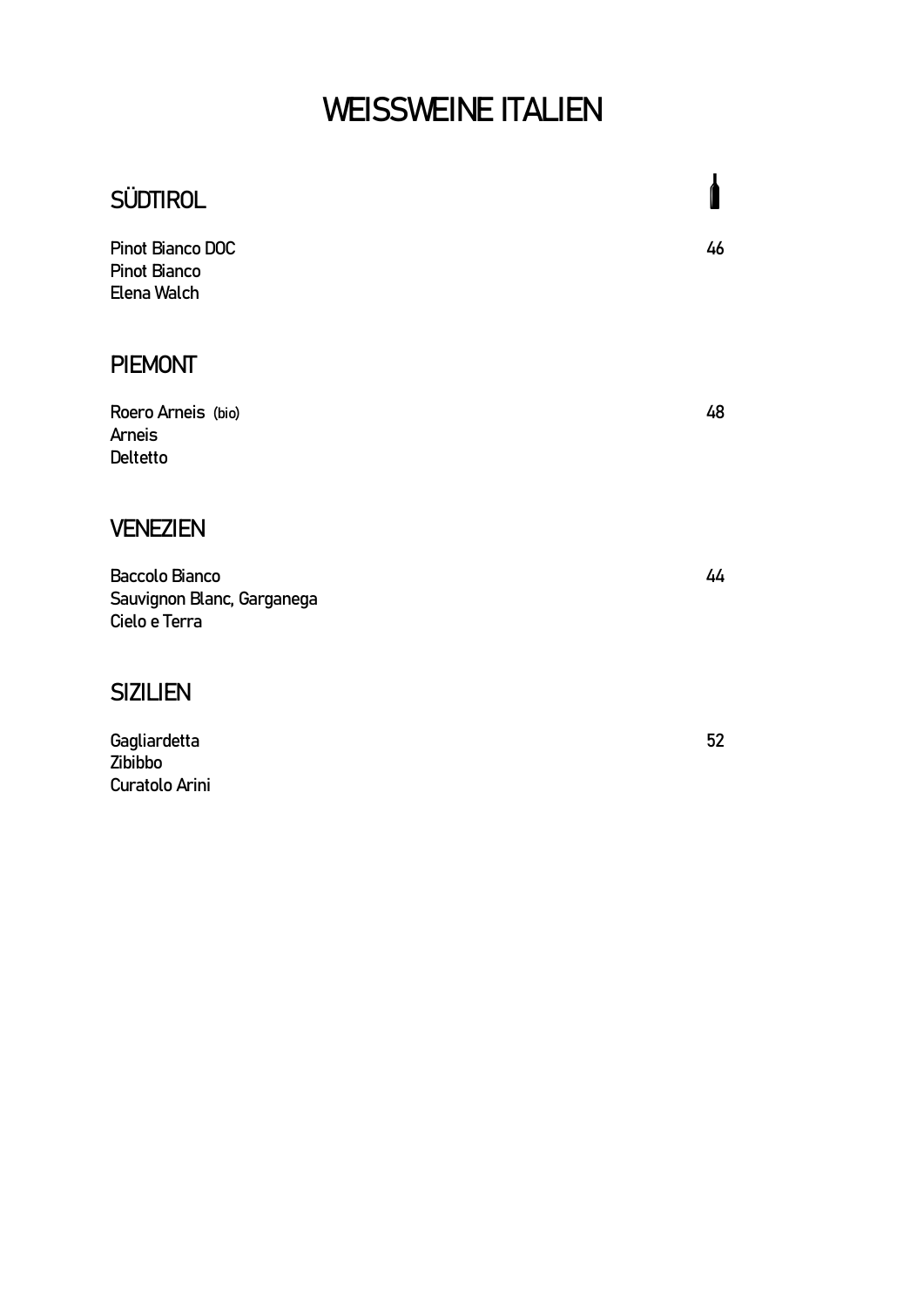### WEISSWEIN SPANIEN

### RIBERA DEL DUERO

Viadero 48 Albillo Blanco Castilla Y Lèon

### WEISSWEIN PORTUGAL

#### ALENTEJANO

Esporão Colheita blanco DOC 44 Antão Vaz Herdade do Esporão

 $\mathbf{I}$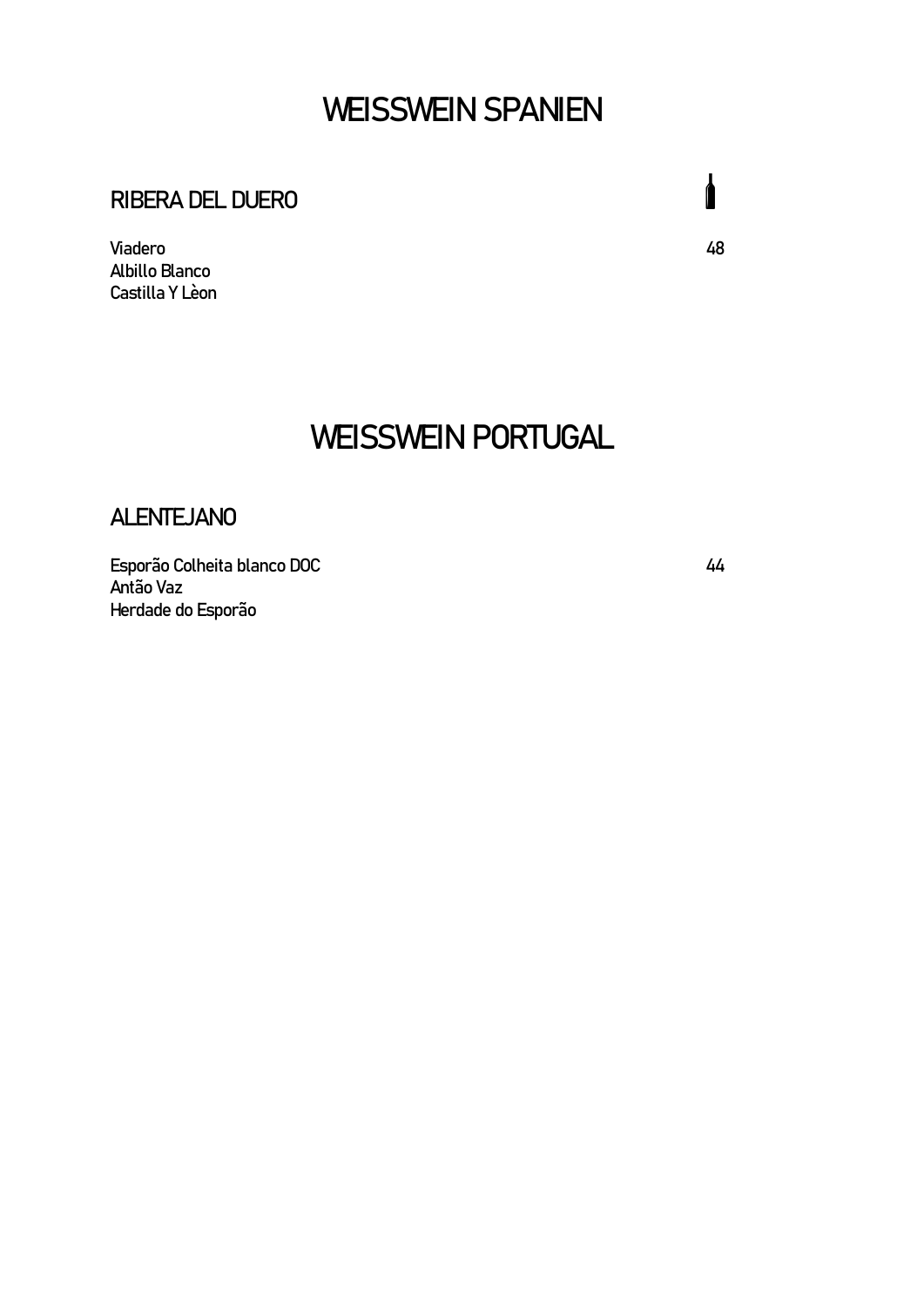# ROSÉWEINE

#### **SCHWEIZ BEDN**

| DENN                              |       |    |
|-----------------------------------|-------|----|
| Hilterfinger Regent Rosé          | 50cl. | 36 |
| Regent                            |       |    |
| Rebbaugenossenschaft Hilterfingen |       |    |
|                                   |       |    |
|                                   |       |    |
| <b>NEUCHATEL</b>                  |       |    |
|                                   |       |    |
| «Valentin» Oeil de Perdrix        |       | 51 |
| <b>Pinot Noir</b>                 |       |    |
|                                   |       |    |
| Domaine Rudin                     |       |    |
|                                   |       |    |

### **ITALIEN TOSKANA**

Flower Power 42 Sangiovese Podere 414

### **SPANIEN** JUMILLA

Goru Rosado 48 Garnache Ego Bodegas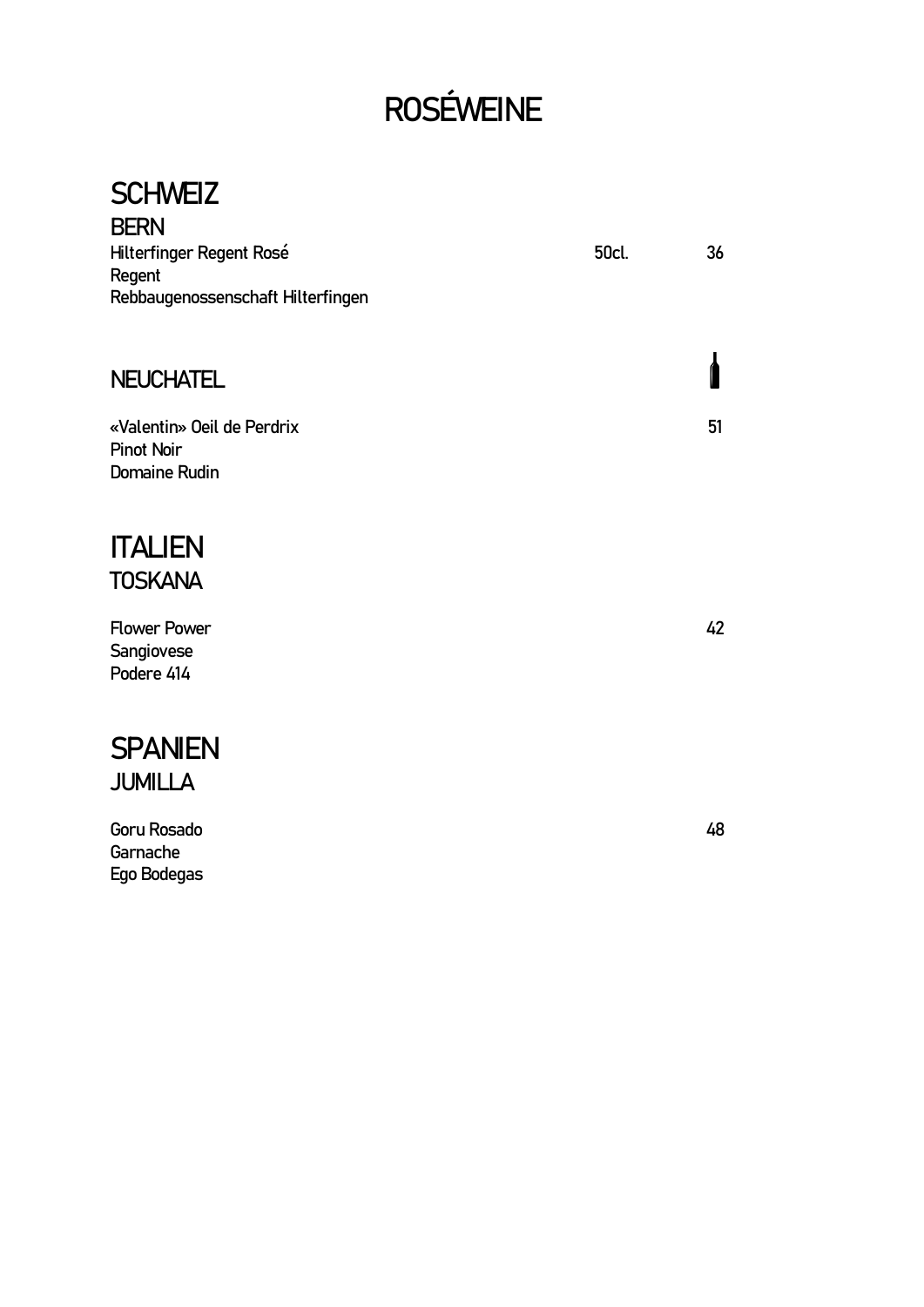# ROTWEINE SCHWEIZ

| <b>BERN</b>                                                                     |    |
|---------------------------------------------------------------------------------|----|
| Hilterfinger<br>Regent<br>Rebbaugenossenschaft Hilterfingen                     | 50 |
| Steffisburger "Kater" (bio, demeter)<br>Regent<br>Rebbau Steffisburg            | 52 |
| <b>WAADTLAND</b>                                                                |    |
| Cuvée Bellevue rouge<br>Gamaret, Gamay, Merlot, Pinot Noir<br>Riem & Daepp      | 45 |
| Epesses rouge<br><b>Pinot Noir</b><br>Riem & Daepp                              | 45 |
| Yvorne "Feu d'amour"<br><b>Pinot Noir</b><br><b>Association Viticole Yvorne</b> | 49 |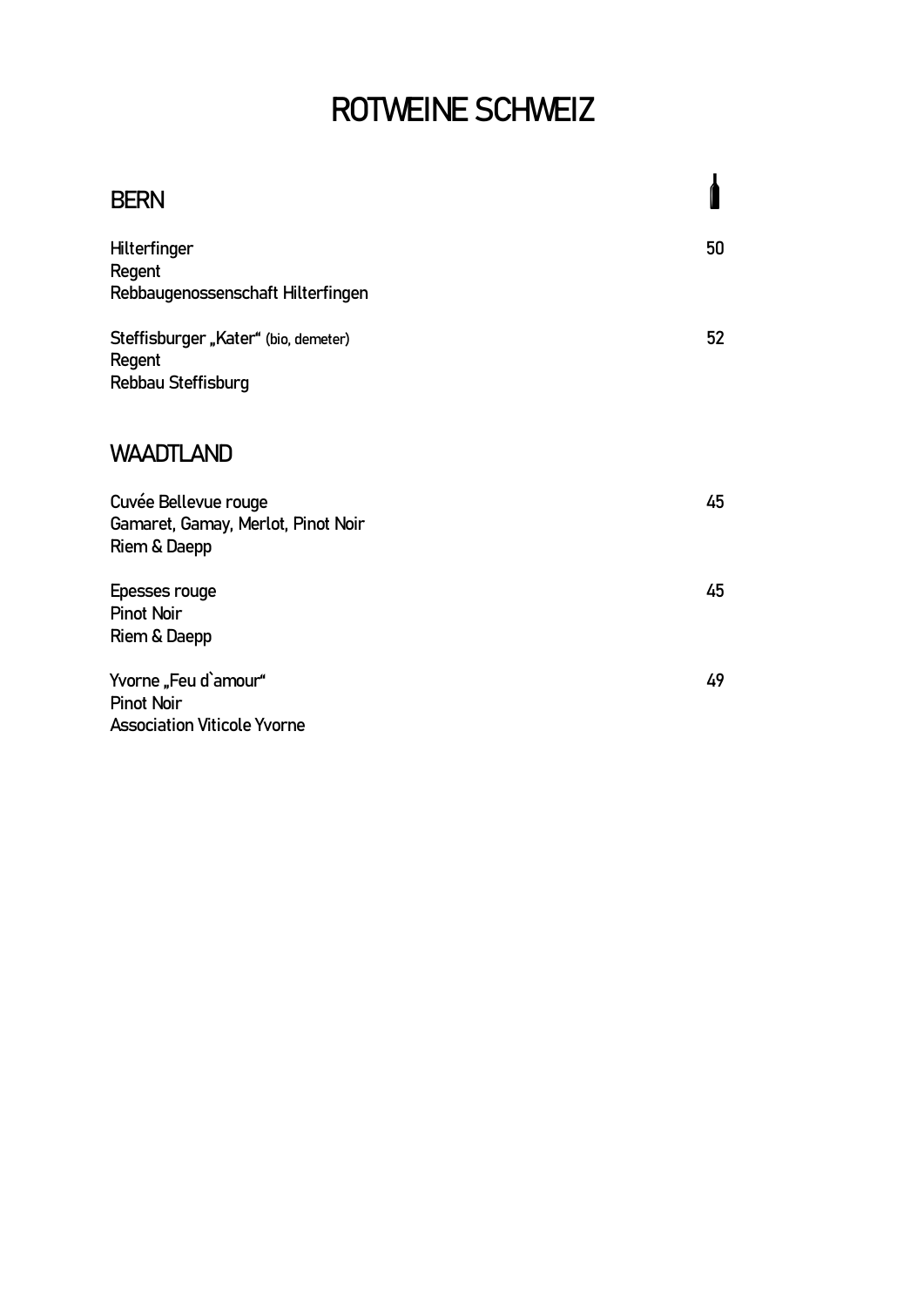# ROTWEINE SCHWEIZ

| <b>WALLIS</b>                                                                                                           |    |
|-------------------------------------------------------------------------------------------------------------------------|----|
| Humagne Rouge AOC<br>Humagne Rouge<br>Château Ravire                                                                    | 50 |
| <b>Cornalin AOC</b><br>Cornalin<br>Château Ravire                                                                       | 52 |
| Cuvée Rouge "Madame Rosmarie Mathier"<br>Pinot Noir, Cabernet Sauvignon, Syrah, Humagne Rouge<br>Adrian & Diego Mathier | 58 |

### **TESSIN**

| Dogaia          | 67 |
|-----------------|----|
| Merlot, Gamaret |    |
| Guido Brivio    |    |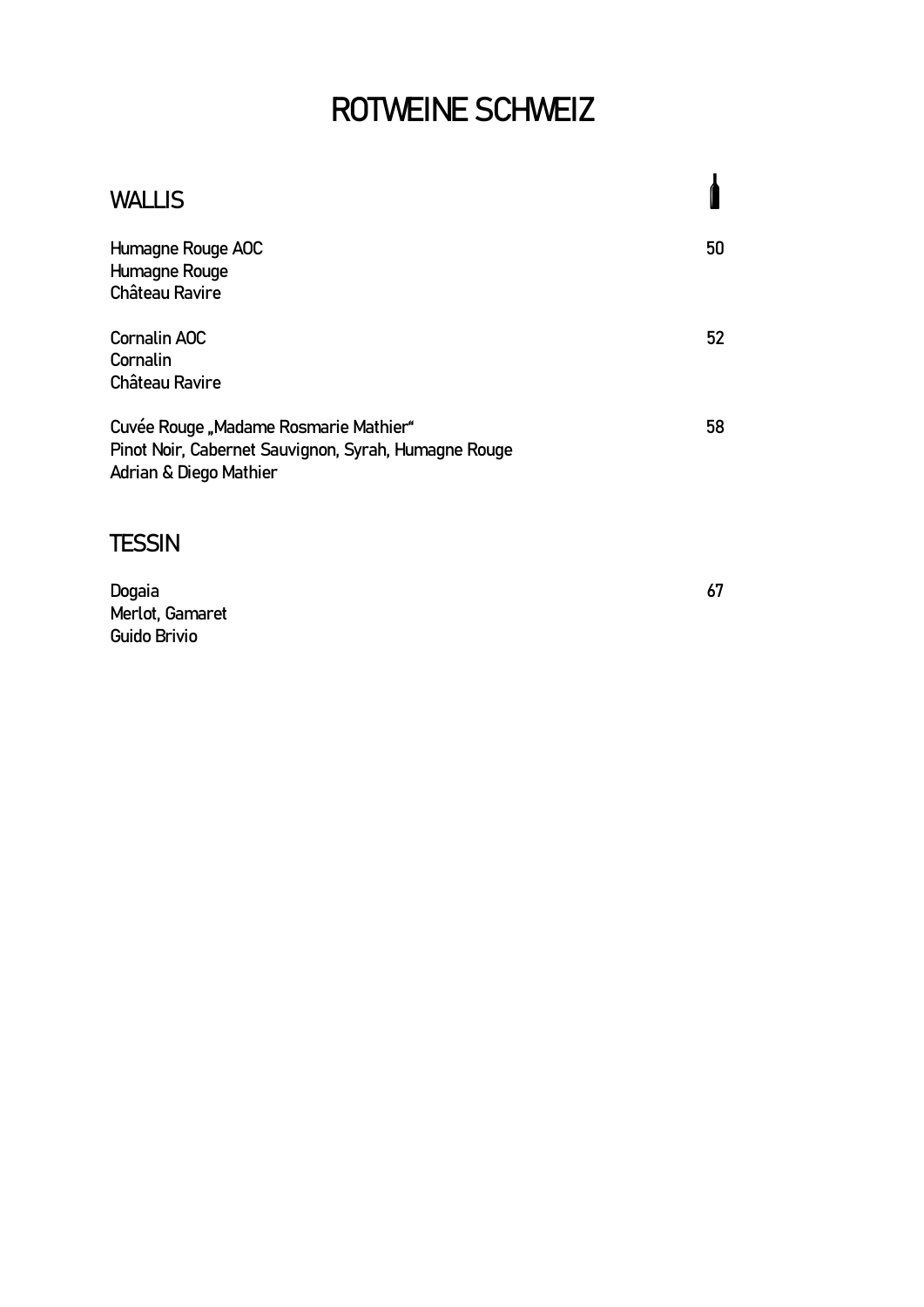# ROTWEINE FRANKREICH

| <b>BURGUND</b>                                                                                      |      |
|-----------------------------------------------------------------------------------------------------|------|
| Santenay 1er Cru<br><b>Pinot Noir</b><br>Capuano-Ferreri & Fils                                     | 76   |
| <b>BORDEAUX</b>                                                                                     |      |
| Château Chasse-Spleen<br>Cabernet Sauvignon, Merlot, Petit Verdot<br>Moulis-en-Mèdoc                | 83   |
| Château les Ormes de Pez<br>Cabernet Franc, Cabernet Sauvignon, Merlot, Petit Verdot<br>St. Estèphe | 92.5 |
| TES DU RHÔNE                                                                                        |      |

Châteauneuf-du-pape 69 Genache, Syrah, Mourvèdre Domaine L'Abbé Dîne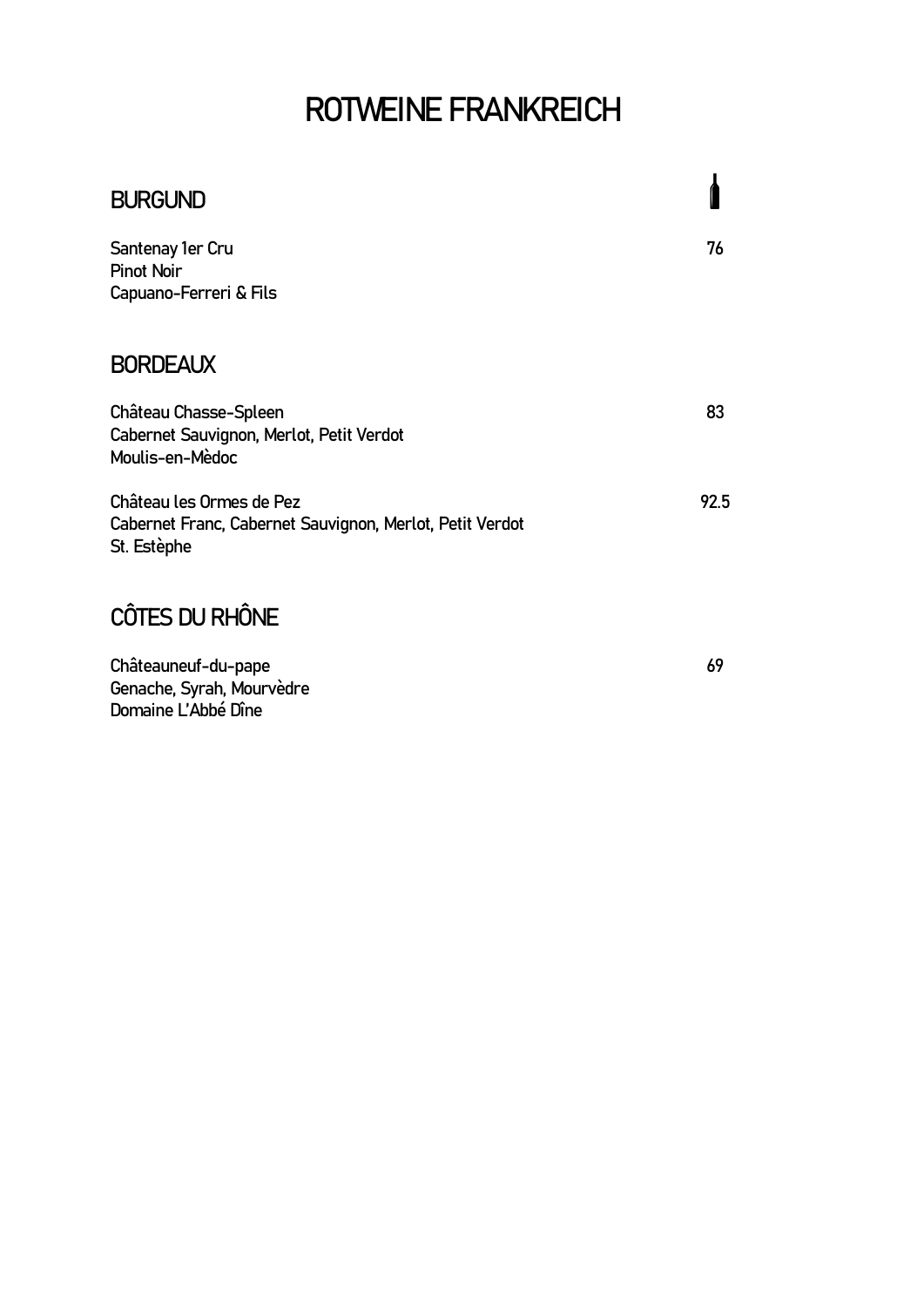# ROTWEINE ITALIEN

| <b>SÜDTIROL</b>                                                             |    |
|-----------------------------------------------------------------------------|----|
| Merlot DOC<br>Merlot<br>Elena Walch                                         | 48 |
| <b>PIEMONT</b>                                                              |    |
| Nebbiolo Langhe<br><b>Nebbiolo</b><br>Figli Luigi Oddero                    | 57 |
| Barbera d'Alba DOC<br><b>Barbera</b><br>Figli Luigi Oddero                  | 54 |
| Barbaresco Rombone DOCG<br>Nebbiolo<br>Figli Luigi Oddero                   | 79 |
| <b>Sito Moresco</b><br>Nebbiolo, Merlot, Cabernet Sauvignon<br>Angelo Gaja  | 81 |
| <b>VENETIEN</b>                                                             |    |
| <b>Baccolo</b><br>Merlot, Corvina<br>Cielo & Terra                          | 44 |
| Valpolicella Ripasso "Gaso"<br>Corvina, Rondinella, Molinara<br>San Rustico | 53 |
| <b>Amarone Classico</b><br>Corvina, Rondinella, Molinara<br>San Rustico     | 69 |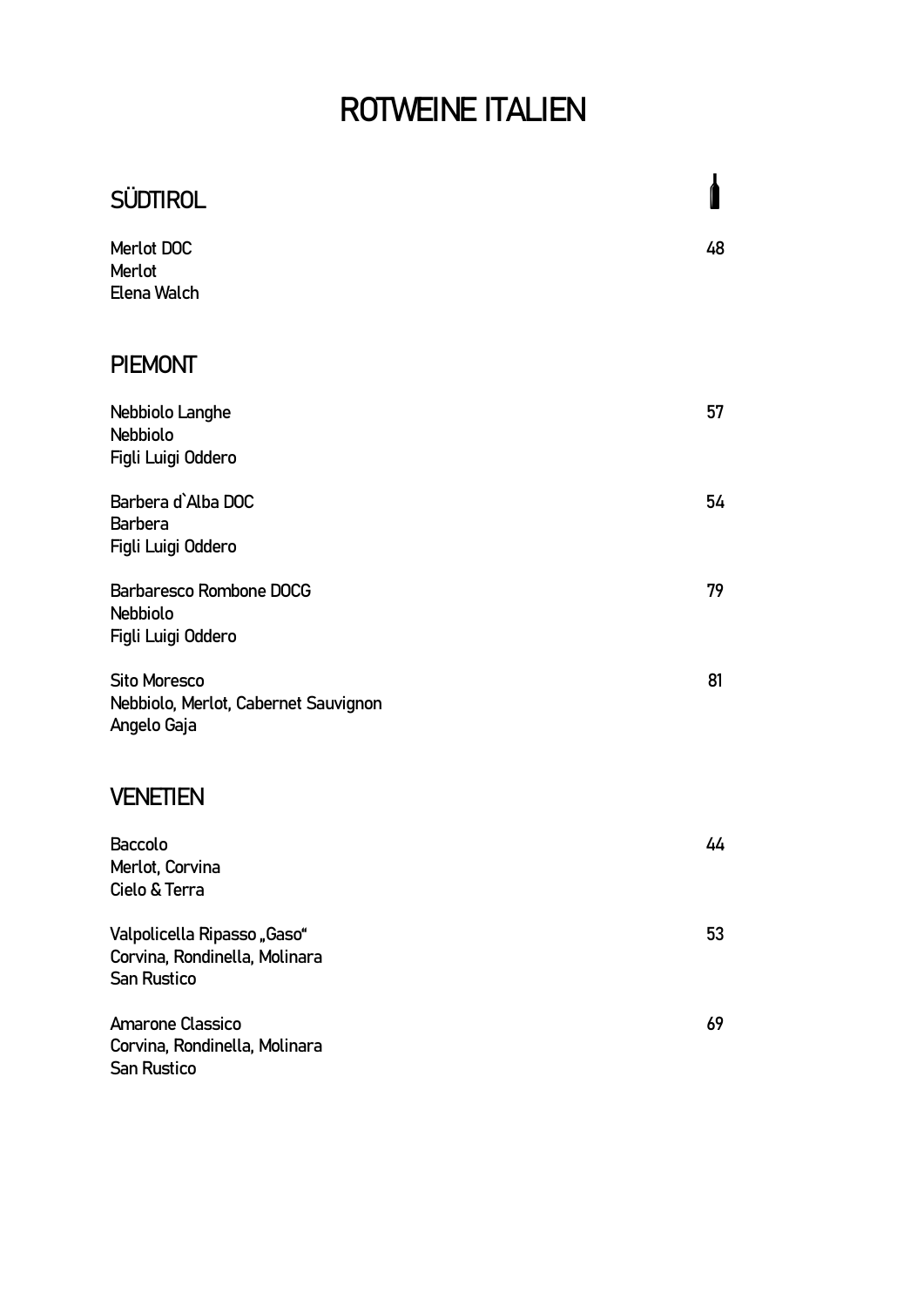### ROTWEINE ITALIEN

| <b>TOSKANA</b>                                                            |    |
|---------------------------------------------------------------------------|----|
| <b>Badilante</b><br>Sangiovese<br>Podere 414                              | 48 |
| Magari<br>Cabernet Franc, Cabernet Sauvignon, Petit Verdot<br>Angelo Gaja | 86 |
| Promis<br>Merlot, Syrah, Sangiovese<br>Ca`Marcanda di Gaja                | 69 |

### ROTWEINE PORTUGAL

### ALENTEJO

Monte do Zambujero 58 Aragones, Alicante Bouschet, Tinta Caiada, Touriga Nacional, Syrah Quinta do Zambujero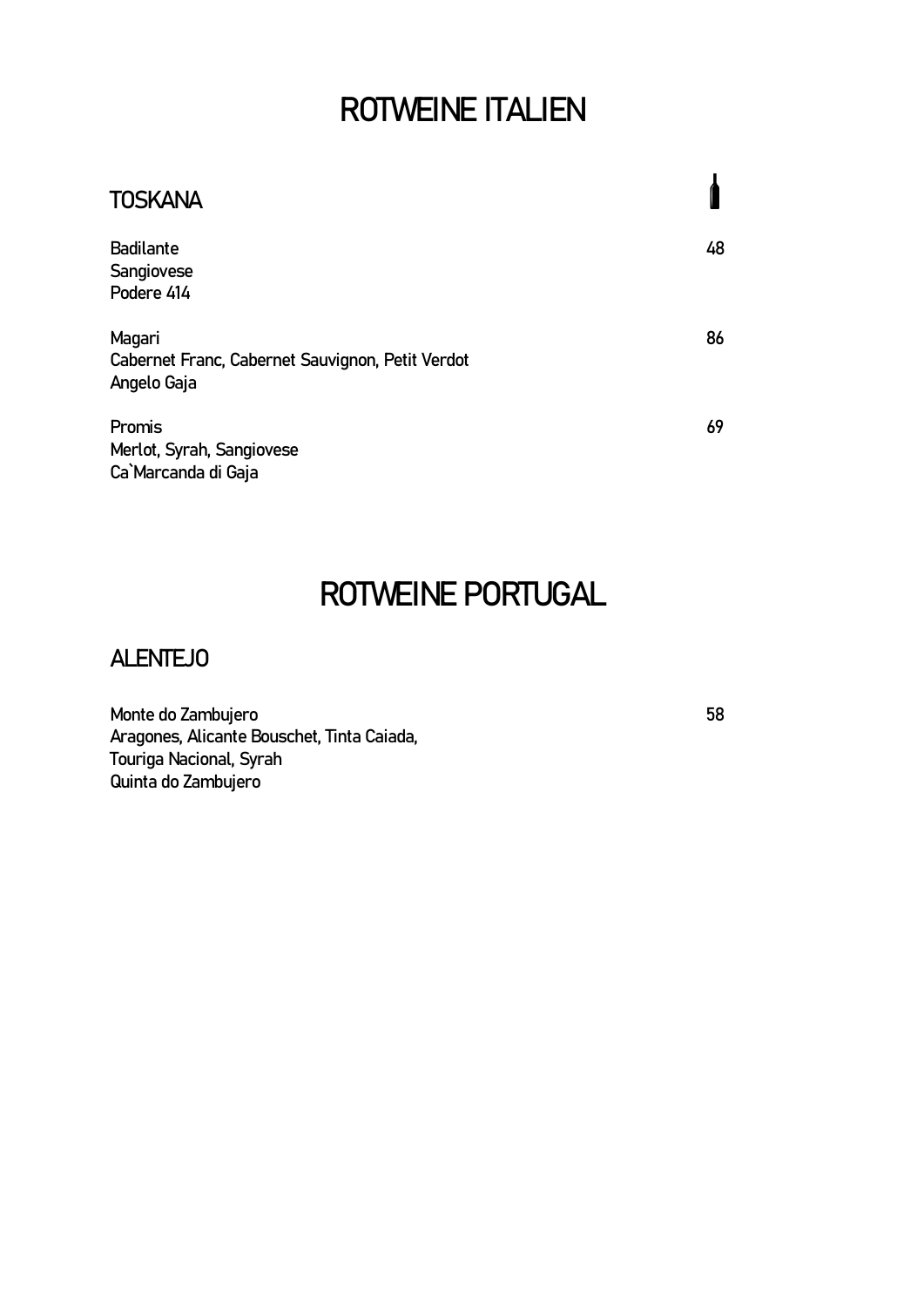# ROTWEINE SPANIEN

| <b>RIOJA</b>                                                                            |              |    |
|-----------------------------------------------------------------------------------------|--------------|----|
| Rioja "Vinsacro"<br>Tempranillo, Garnacha, Mazuela, Graciano<br><b>Bodegas Valsacro</b> |              | 56 |
| <b>ALICANTE</b>                                                                         |              |    |
| Tarima Organic (vegan, bio)<br>Monastrell<br><b>Bodegas Volver</b>                      |              | 46 |
| <b>JUMILLA</b>                                                                          |              |    |
| <b>GORU 38 Barrels</b><br>Monastrell, Cabernet Sauvignon, Syrah<br>Ego Bodegas          |              | 54 |
| <b>RIBERA DEL DUERO</b>                                                                 |              |    |
| Torremilanos (bio)<br>Tempranillo, Cabernet Sauvignon                                   |              | 49 |
| Bodegas Peñalba Lopez                                                                   | <b>150cl</b> | 98 |
| <b>CARIÑENA</b>                                                                         |              |    |
| Paniza Ultima Garnacha<br>Garnacha                                                      |              | 52 |
| Bodega Paniza                                                                           |              |    |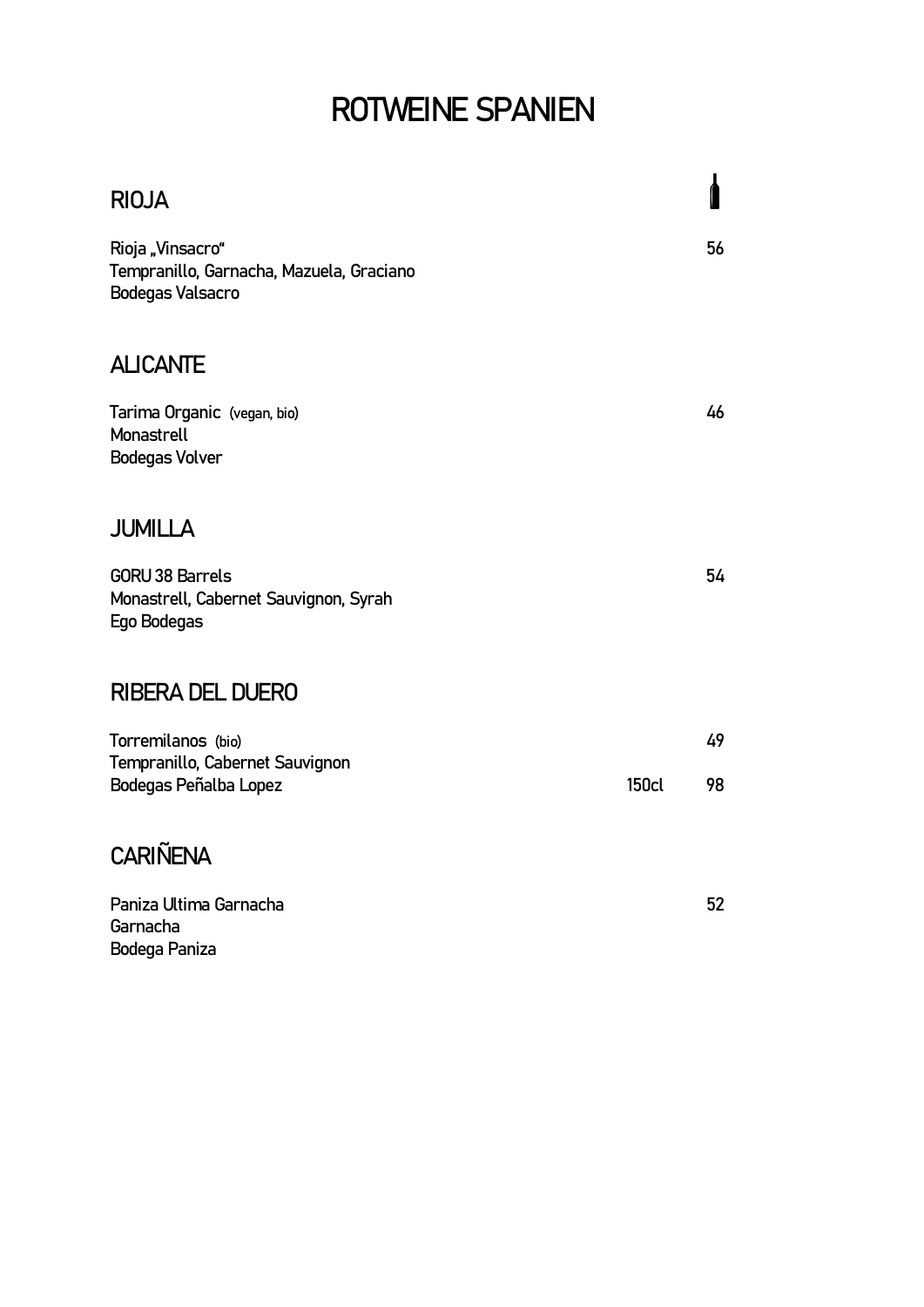# MINERAL UND SOFTGETRÄNKE

### IN DER FLASCHE

| Hilterfinger Quellwasser mit und ohne<br>karbonisiert und filtriert | pauschal pro Person | 4   |
|---------------------------------------------------------------------|---------------------|-----|
| Sie dürfen soviel trinken wie Ihnen beliebt                         |                     |     |
| Citro, Coca Cola, Eistee                                            | 20cl                |     |
|                                                                     | 30cl                | 3.9 |
|                                                                     | <b>50cl</b>         | 5.3 |

### IN DER FLASCHE

| 33cl             | 4.9 |
|------------------|-----|
| 33cl             | 4.9 |
| 33cl             | 4.9 |
| 33cl             | 4.9 |
| <b>50cl</b>      | 6   |
| 20 <sub>cl</sub> | 4.9 |
| 30 <sub>cl</sub> | 4.9 |
| 20 <sub>cl</sub> | 5.4 |
| 20 <sub>cl</sub> | 5.7 |
|                  |     |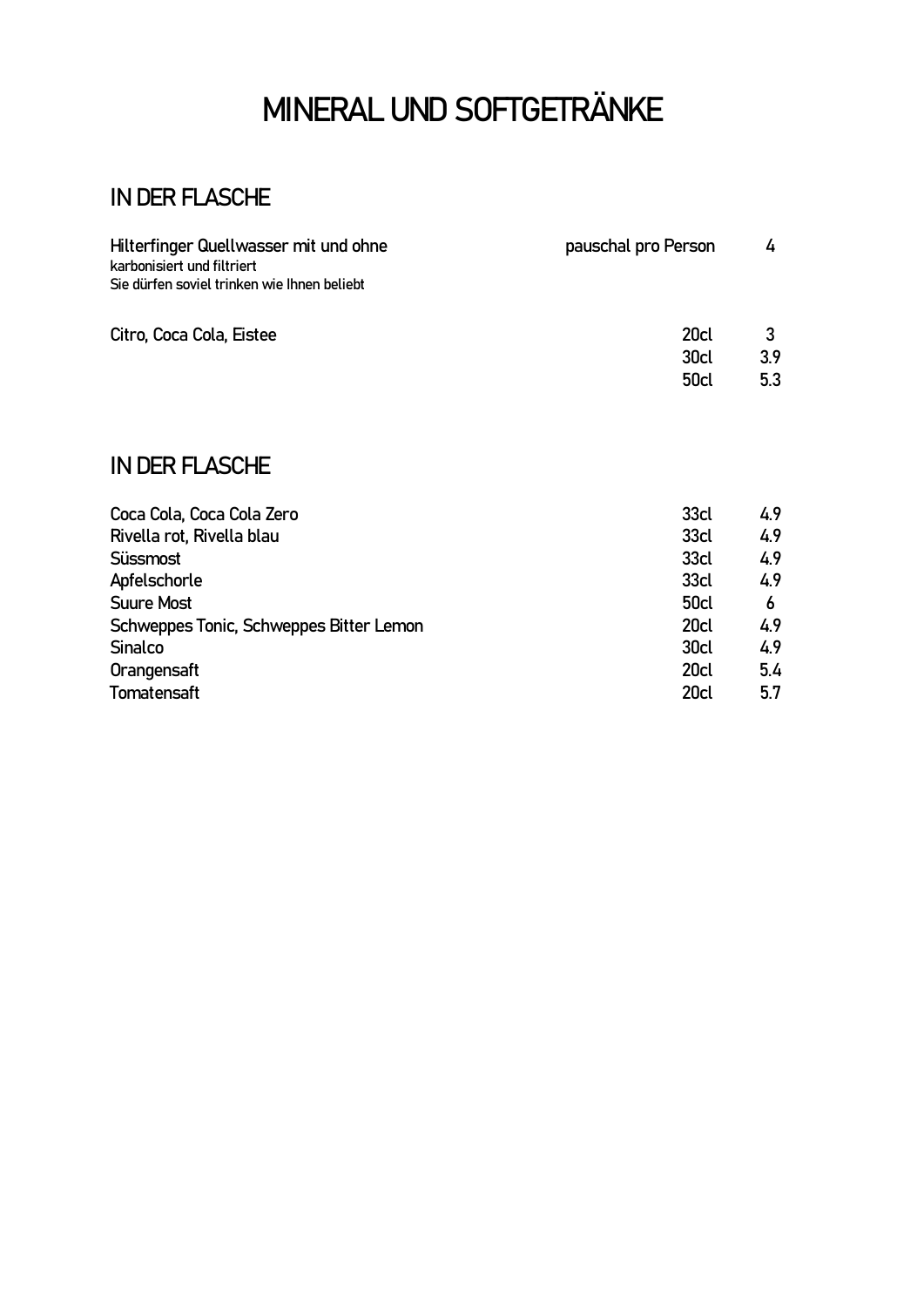### BIER

### IM OFFENAUSCHANK

| 20cl                | 4.2<br>4.6       |
|---------------------|------------------|
| <b>50cl</b>         | 5.9              |
| 33cl<br><b>50cl</b> | 5.8<br>7.1       |
|                     | 30 <sub>cl</sub> |

### **THUNBIER**

| Thun Bier Helles | 33cl | 7 |
|------------------|------|---|
| Amber Ale        | 33cl | 7 |
| New England IPA  | 33cl |   |
| Porter           | 33cl | 7 |

# HEISSGETRÄNKE

| Kaffee, Espresso, Ristretto             | 4.5 |
|-----------------------------------------|-----|
| Doppelter Espresso                      | 5.8 |
| Cappucino, Latte Macchiato              | 5.6 |
| Milchkaffee                             | 4.8 |
| Kaffee Mélange                          | 5.7 |
| Kaffee Corretto                         | 7   |
| Kaffee Fertig                           | 6   |
| Kaffee Lutz                             | 6   |
| Schokolade, Ovomaltine, heiss oder kalt | 4.6 |
| Apfelpunsch (saisonal)                  | 4.5 |
| Länggass-Tee                            | 4.5 |

Verlangen Sie unsere Teekarte für unsere 11 Teespezialitäten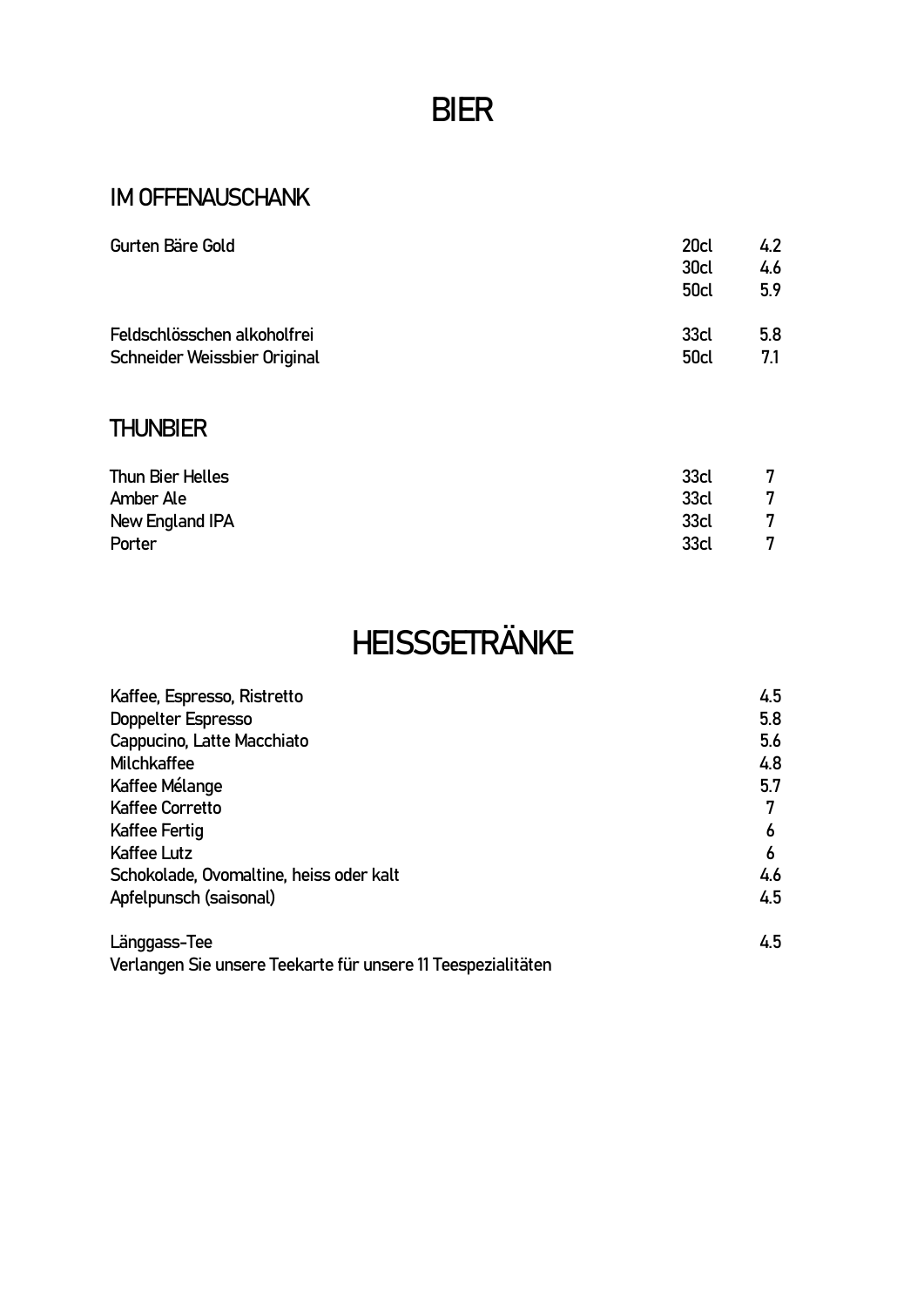### APERITIF

|                                               | 7                                                                             |
|-----------------------------------------------|-------------------------------------------------------------------------------|
|                                               | 7                                                                             |
|                                               | 7                                                                             |
|                                               | 7                                                                             |
|                                               | 7                                                                             |
|                                               | 7.5                                                                           |
|                                               | 7                                                                             |
|                                               | 5.8                                                                           |
|                                               | 6                                                                             |
|                                               | 6                                                                             |
|                                               | 9                                                                             |
|                                               | 10                                                                            |
|                                               | 10                                                                            |
| 15%<br>23%<br>16%<br>29%<br>30%<br>45%<br>11% | 4cl<br>4cl<br>4cl<br>4cl<br>4cl<br>4cl<br>4cl<br>10cl<br>10cl<br>10cl<br>10cl |

### LONGDRINK

| 9  |
|----|
| 12 |
| 14 |
| 17 |
| 12 |
| 12 |
| 12 |
| 12 |
|    |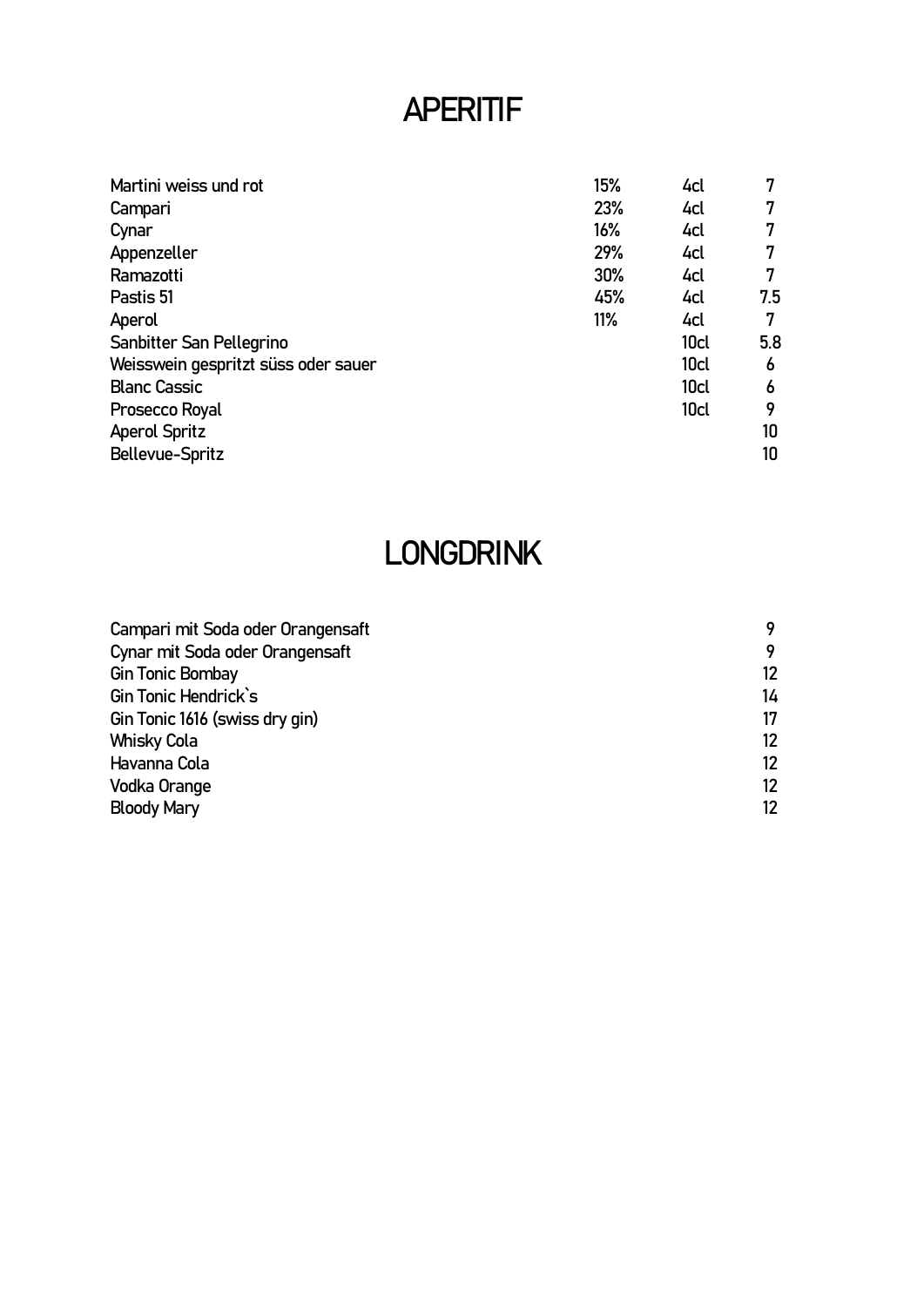### **SPIRITUOSEN**

### **WHISKY**

| Langatun Old Deer (swiss single malt) | 40%    | 4cl | 17              |
|---------------------------------------|--------|-----|-----------------|
| <b>Ballantines</b>                    | 40%    | 4cl | 10              |
| <b>Oban Single Malt</b>               | 43%    | 4cl | 17              |
| <b>Laphroaig Single Malt</b>          | 40%    | 4cl | 17              |
| <b>OBSTBRÄNDE</b>                     |        |     |                 |
| Pflümli                               | 37.5%  | 2cl | 8               |
| Zwetschgen                            | 37.5%  | 2cl | 8               |
| Kirsch                                | 37.5%  | 2cl | 8               |
| <b>Walliser Marc Morand</b>           | 37.5%  | 2cl | 8               |
| <b>Vieille Prune Fassbind</b>         | 41%    | 2cl | 9               |
| Vieille Poire Räber                   | 32%    | 2cl | 9               |
| Calvados Morin AOC Sélection          | 40%    | 2cl | 10              |
| <b>Williamine Morand</b>              | 43%    | 2cl | 8               |
| <b>RUM</b>                            |        |     |                 |
| White Rum 1616 (swiss organic rum)    | 49.12% | 4cl | 15              |
| Don Papa, Philippinen                 | 40%    | 4cl | 15              |
| Havanna Club Especial                 | 40%    | 4cl | 8.5             |
| Ron Cristobal Oro, Langatun           | 38%    | 4cl | 13 <sup>°</sup> |
| <b>GRAPPA</b>                         |        |     |                 |
| <b>Amarone San Rustico</b>            | 45%    | 2cl | 12 <sup>°</sup> |
| Nardini                               | 44%    | 2cl | 9               |
| Magari Ca`Marcanda die Gaja           | 45%    | 2cl | 12              |
| Nebbiolo Costa Russi Gaja             | 45%    | 2cl | $12 \,$         |
| <b>Brunello Renina Gaja</b>           | 45%    | 2cl | 12 <sup>°</sup> |
| Moscadello Pascena                    | 42%    | 2cl | 12 <sup>2</sup> |